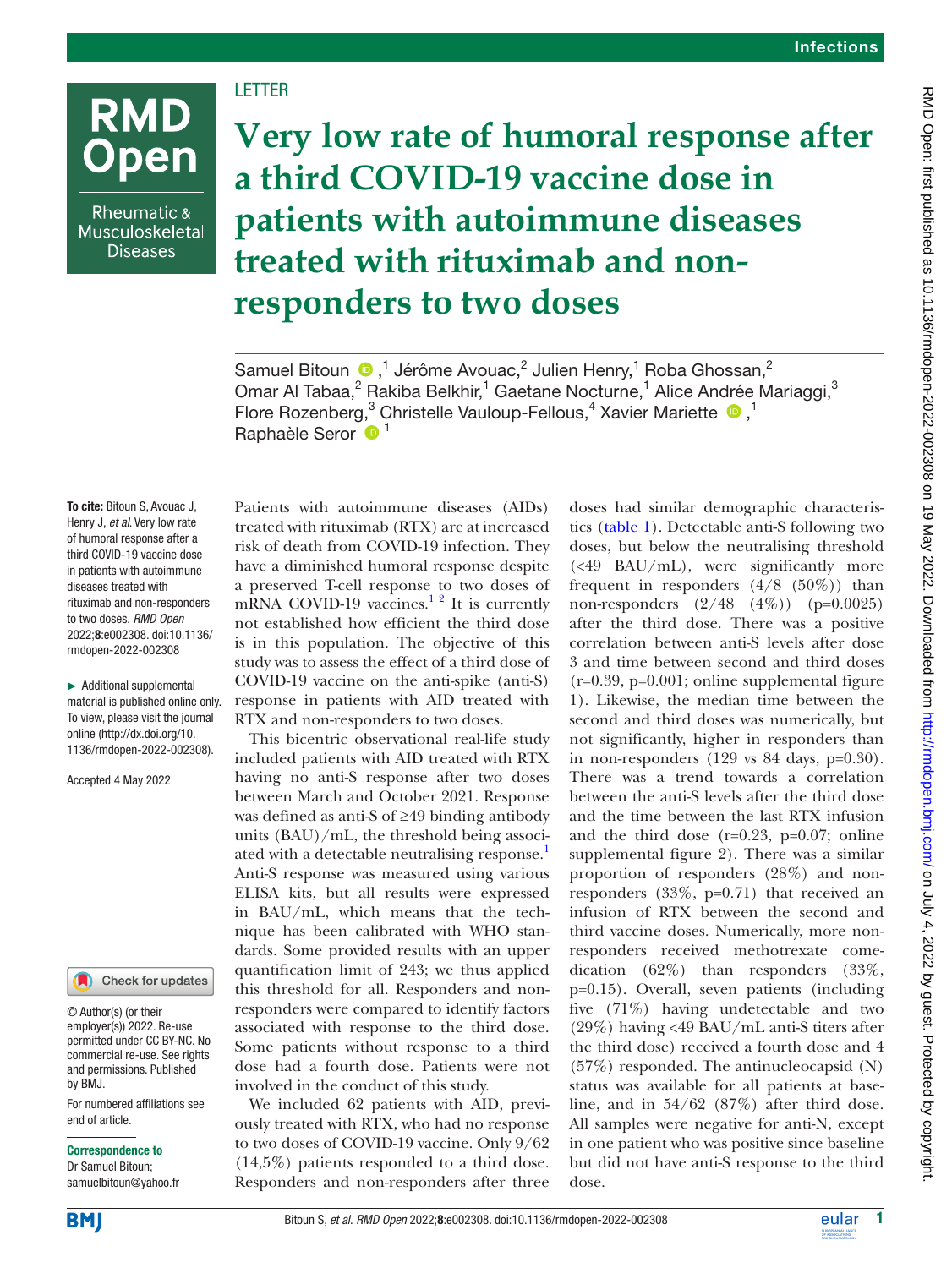<span id="page-1-0"></span>Table 1 Characteristics of patients without response after the second dose of vaccine treated with RTX for AIDs according to their seroconversion after the third dose

|                                                                                          | <b>Non-responders</b> | <b>Responders</b> |           |
|------------------------------------------------------------------------------------------|-----------------------|-------------------|-----------|
|                                                                                          | $(n=53)$              | $(n=9)$           | P value   |
| Age (years), median (IQR)                                                                | 61 (45 (4-69)         | 58 (52-72)        | 0.31      |
| Female sex, n (%)                                                                        | 44 (83)               | 6(67)             | 0.36      |
| Underlying disease, n (%)                                                                |                       |                   |           |
| Rheumatoid arthritis                                                                     | 37(70)                | 5(56)             | 0.45      |
| Other AID                                                                                | 16 (30)               | 4(44)             |           |
| <b>RTX</b> treatment                                                                     |                       |                   |           |
| Received an RTX infusion between doses 2 and 3, n (%)                                    | 15(28)                | 3(33)             | 0.71      |
| Time between the last RTX infusion and the third dose of vaccine (days),<br>median (IQR) | 165 (124-252)         | 187 (150-360)     | 0.19      |
| Less than 3 months between the last RTX infusion and the third dose of<br>vaccine, n (%) | 10(19)                | 1(11)             | 0.99      |
| Previous number of RTX injections, median (IQR)                                          | $7(4-10)$             | $6(4-11)$         | 0.66      |
| Antispike response to the second dose                                                    |                       |                   |           |
| Detectable but bellow 49 BAU/mL, n/n (%)                                                 | 2/48(4)               | 4/8(50)           | 0.0025    |
| Antispike response to the third dose                                                     |                       |                   |           |
| Undetectable, n (%)                                                                      | 36 (68)               | 0                 | <b>NA</b> |
| Detectable but below 49 BAU/mL n (%)                                                     | 17 (32)               | 0                 | <b>NA</b> |
| $>49$ and $<$ 243 BAU/mL, n (%)                                                          | $\mathbf 0$           | 2(22)             | <b>NA</b> |
| $>243$ BAU/mL, n $(\%)$                                                                  | $\Omega$              | 7(78)             | <b>NA</b> |
| <b>Vaccination scheme</b>                                                                |                       |                   |           |
| Time between the third dose and serological assessment (days), median<br>(IQR)           | 49 (21-90)            | 54 (19-97)        | 0,9       |
| Interval between second and third vaccine dose in days, median (IQR)                     | 84 (46-204)           | 129 (96-182)      | 0.41      |
| <b>Comedications</b>                                                                     |                       |                   |           |
| Corticosteroids n (%)                                                                    | 20 (38)               | 3(33.3)           | 0.99      |
| Prednisone equivalent dose per day (mg), median (IQR)                                    | $5(5-6)$              | $5(5-10)$         | 0.48      |
| Methotrexate, n (%)                                                                      | 33 (62)               | 3(33)             | 0.15      |
|                                                                                          |                       |                   |           |

Results are expressed as median and were compared using Fisher exact test for categorical variables and Mann-Whitney for continuous variables.

AID, autoimmune disease; BAU, binding antibody unit; NA, not applicable; RTX, rituximab.

Few data exist on response to a third vaccine dose in RTX-treated patients having no response after two doses[.3 4](#page-2-1) We here observe a very low response rate to a third dose of COVID-19 vaccine (14.5%) compared with a 44% rate of response in solid organ transplant recipients after a third dose in patients without response to two doses<sup>[5](#page-2-2)</sup> or compared with a previously published report of 17 patients with rheumatoid arthritis where all but 2 patients responded.<sup>[4](#page-2-3)</sup> However, none of these patients received RTX. Also, compared with this previous report, our definition of non-response to two doses was more stringent according to our previous findings.<sup>[1](#page-2-0)</sup> Finally, our results are in line with the very low response rate observed with RTX in a small previous study.<sup>[3](#page-2-1)</sup> This reinforces our finding that having a detectable response, even low, to

two doses predicts the response to the third dose. Also, we observed that longer intervals between the second and third doses might be associated with better response, as previously observed in patients on dialysis not treated with RTX.<sup>[6](#page-2-4)</sup>

As a limitation, we did not assess circulating B cells at the time of vaccine injections, which might influence humoral response. However, time since the last RTX could be a proxy of B-cell repopulation. Also, we did not assess the T-cell response, which is, however, less impacted by RTX.<sup>1</sup>

In conclusion, a third dose of COVID-19 vaccine led to only 14,5% of response in RTX-treated AID patients nonresponding to two doses. A detectable anti-S response after second dose, even below the neutralising threshold,